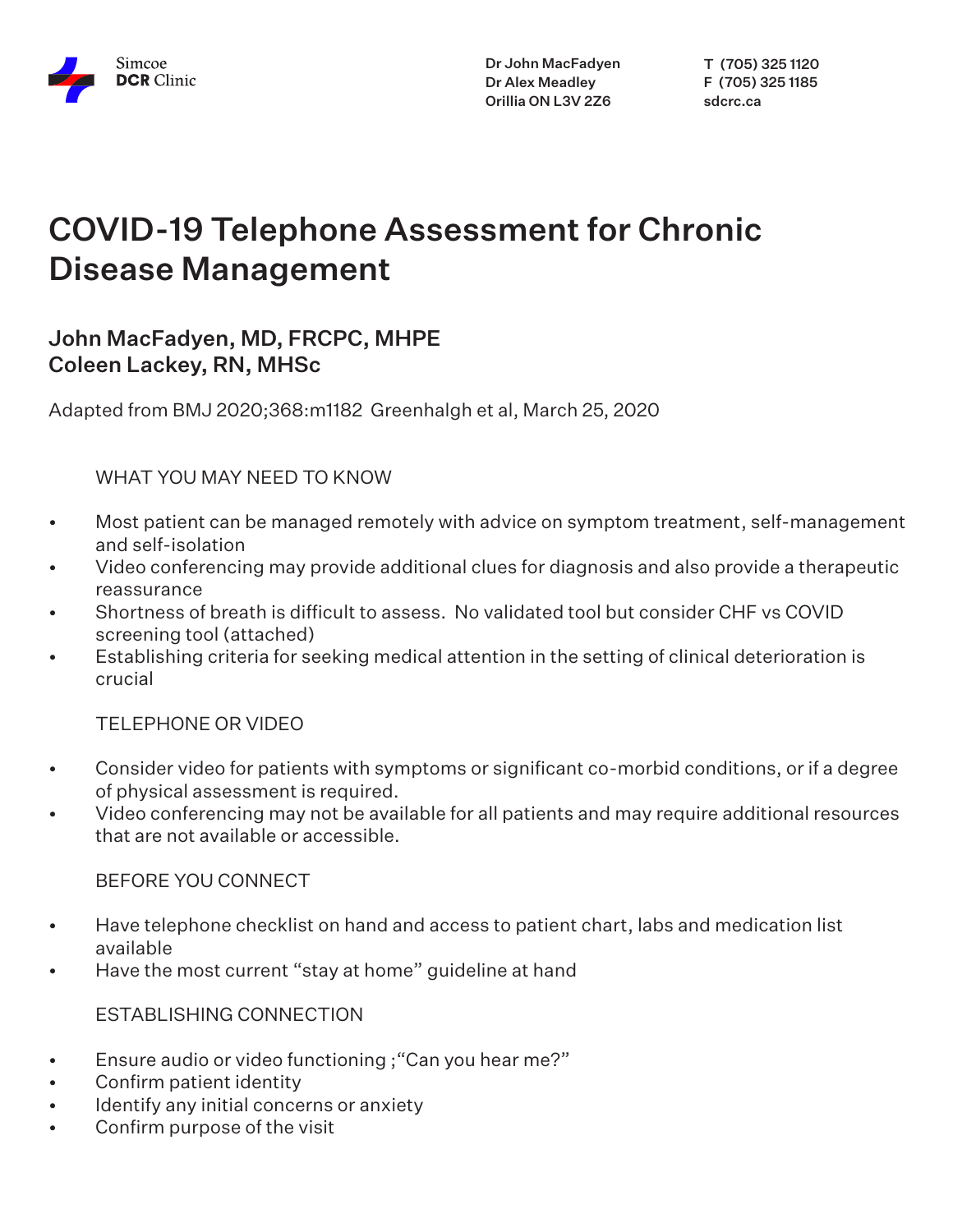#### OBTAIN HISTORY

- Use a COVID specific checklist (attached for DM and CHF)
- Include COVID symptom screening, usual information re chronic disease and also disease specific COVID concerns (e.g. Sick Day management for Diabetes)

## PREFORM A MEDICATION RECONCILIATION

- Highly recommend the patient have someone present with them during your assessment to assist with the exam (example: ask caregiver to be present, arrange assessment when homecare provider in the home to complete an assessment with you virtually)
- Assess for shortness of breath, by asking questions related to changes in breathing (usual vs new symptoms)
- Ask patients and caregivers to describe their symptoms in their own words. Ask more than one follow up question to ensure you have the details e.g. You say you are short of breath when you walk, has this changed in the last week? what are you doing when you are SOB?
- Assess mental status including how they are coping with distress and anxiety

## REMOTE EXAM

- Consider access to monitoring/home BP measurements, biomarkers using FIT BIT like devices or Apple WATCH or similar products.
- Consider if clear need for direct physical assessment or if other health care providers could assist to limit need to break self-isolation

### ENSURE DISEASE SPECIFIC SAFETY

- Access to supply of medications
- Review self-management issues for CHF (diuretics prn), Asthma/COPD (prn puffers, may ask for demonstration of technique) and Diabetes (adjustment of Orals/Insulin to avoid hypoglycemia)
- Consider implementing or up-titrating medications that would change short-term outcomes, especially if limited follow-up or labs required
- Consider deferring medications that do not have a short-term clear benefit, or require additional follow-up or laboratory monitoring to implement
- Consider delaying implementation of medications whose side-effect may mimic COVID symptoms (e.g. ACE-I cough) or choose alternatives

### REINFORCE SELF-ISOLATION

- Encourage to seek out local resources (friends/family) for food and medication delivery
- Reinforce the need for self-isolation as it relates to their condition rather than their age

### COVID SPECIFIC MANAGEMENT

- Varies on a daily basis and should be considered based upon clinical suspicion for COVID disease and indication for screening.
- Depends on local directives and resources.